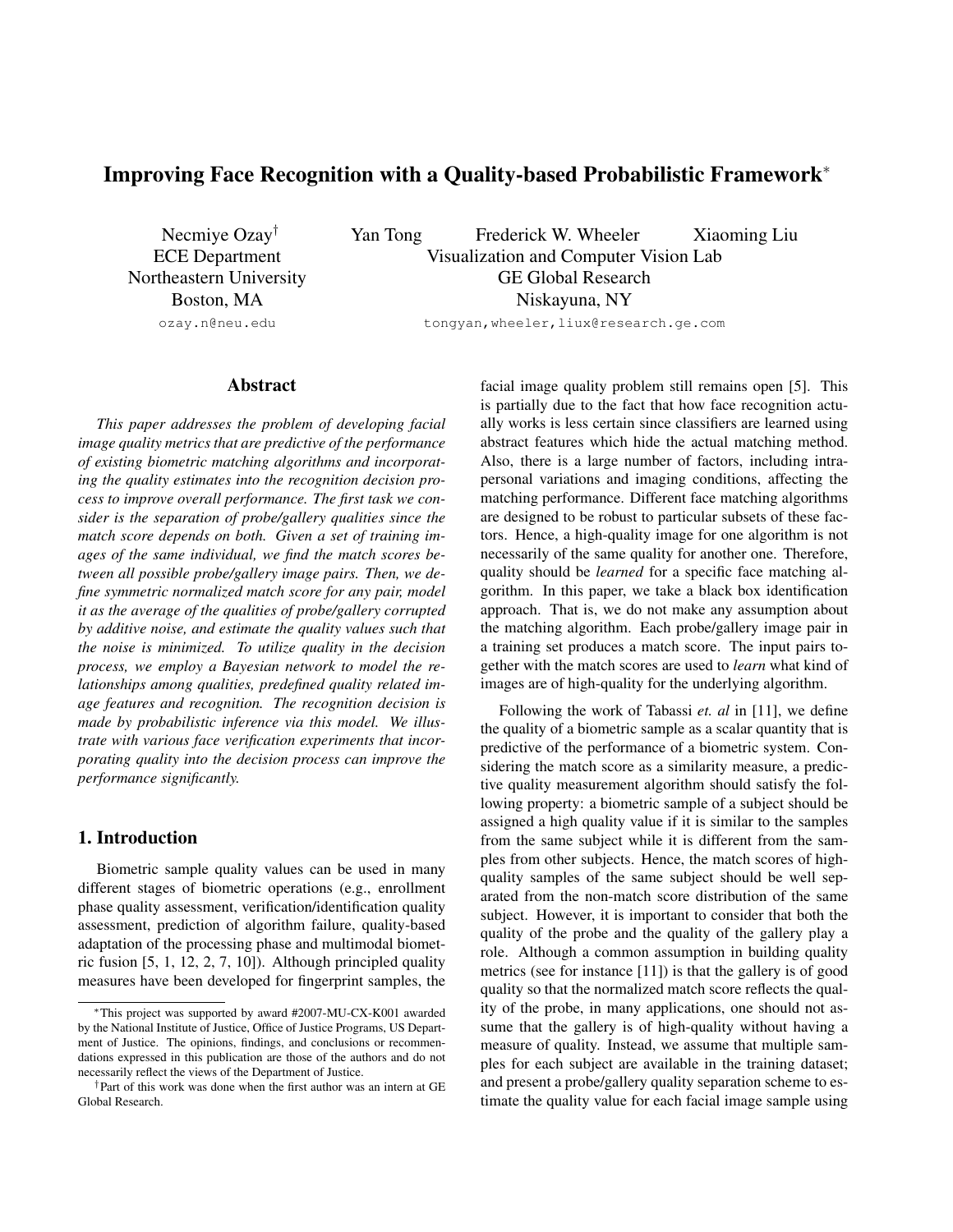a symmetric normalized match score as a measure of the match quality. After assigning facial image qualities to the images in the training set, it is possible to learn the relationship between some predefined image features and the facial image quality. Therefore, we can predict the quality value for each test sample using this relationship and the image features extracted from the sample.

Once the quality of a facial image is estimated, there is still the issue of how the estimated quality can be employed to improve the face recognition performance. Face recognition from a high-quality probe and high-quality gallery image pair would produce the highest recognition performance among all the possible probe/gallery quality combinations. As a result, one solution is to use the estimated quality value as a guidance to select *good* image samples for recognition. However, this is only useful in applications where it is possible to collect samples until a high-quality sample is acquired. A more general and desirable approach is to combine the quality assessment with the recognition and to improve the recognition performance across the whole quality scale.

There are several statistical relationships in a qualitybased face recognition problem, including the relationships between the image features and quality assessment of an image and the relationships between the quality assessments of probe and gallery images and the match score obtained through a particular matching algorithm. In this work, we propose a unified probabilistic framework to simultaneously predict the quality of the facial image samples and perform quality-based face recognition by exploiting these relationships. Specifically, we use a Bayesian Network (BN) to model and learn such relationships. Then, the quality-based face recognition is performed by probabilistic inference through the proposed framework. Our experimental results show that the quality-based face recognition improves the face verification performance significantly compared to the methods based solely on raw match score.

Our ability to improve overall recognition performance by utilizing quality metrics derived from the facial image samples themselves implies some inefficiency on the part of the core matching algorithm. After all, the matching algorithm has access to the images, and could compute and use the quality metrics just as we do. In effect, the matching algorithm could internalize our entire additional quality analysis mechanism. Still, the improvement we achieve should not be too surprising, as face recognition systems are imperfect, especially when used on data not similar to that used to develop and train the algorithms.

#### 2. Separation of Probe/Gallery Qualities

A matching algorithm  $A$  produces a score for a given pair of images:

$$
s_{i_k j_l} = \mathcal{A}(i_k, j_l),\tag{1}
$$

where  $i_k$  denotes the  $k^{th}$  image of the  $i^{th}$  individual. In a verification task, a probe image  $i_p$  is compared against the gallery image  $i_q$  of the claimed identity i using algorithm A. If the match score  $s_{i_p i_q}$  is above a predefined threshold, the claim is accepted.

As mentioned earlier, an authentic high-quality probe/gallery pair should produce a match score that is well separated from the non-match scores. In [11], Tabassi *et. al* proposed the normalized match score as a measure of this separation. The normalized match score between the  $k^{th}$ and  $l^{th}$  images of  $i^{th}$  individual, when  $i_k$  is the probe and  $i_l$  is the gallery image, is defined as:

$$
NMS(i_k, i_l) = \frac{s_{i_k i_l} - \mu_{i_k}(s_{non-match})}{\sigma_{i_k}(s_{non-match})},
$$
 (2)

where  $s_{i_k i_l}$  is the match score between  $i_k$  and  $i_l$  as in Eq. (1),  $\mu_{i_k}(s_{non-match})$  and  $\sigma_{i_k}(s_{non-match})$  are respectively the mean and standard deviation of the non-match scores between the image  $i_k$  and the images from other individuals  $i \neq i$ .

The *NMS* provides some information about the quality of the probe sample. However, it is also sensitive to the quality of the gallery since both probe and gallery affect  $s_{i_k i_l}$ . Hence, it should only be used as a measure of the quality of the probe when the gallery samples are of uniformly highquality.

The other problem with *NMS* is that it is not symmetric in its arguments as the non-match score distribution will vary when probe and gallery images are interchanged. This variation could be severe especially when the probe and gallery images are of different quality. Hence, it is not an ideal measure of the quality of the match either. A better measure of the quality of a match should be symmetric with respect to probe and gallery images since verification decisions are based on thresholding the match score  $s_{i_k i_l}$  which is approximately symmetric for most matching algorithms. Before proceeding with a separation method, we define *symmetric normalized match score* as:

$$
SMMS(i_k, i_l) = \frac{1}{2}(NMS(i_k, i_l) + NMS(i_l, i_k)).
$$
 (3)

*SNMS* will be high for high-quality probe/gallery pairs and will be low for low-quality probe/gallery pairs. Hence, *SNMS* can be used as a measure of the quality of a match. Once we have a way to measure the quality of the match, the next step is to find a way to estimate the quality of each image sample by separating probe and gallery qualities.

Although separation of probe/gallery qualities has not received much attention in the literature, there has been some work on how to combine the sample qualities to obtain the quality of the match [5]. Similar functions can be used for formulating a quality separation scheme. In particular, we model the quality of the match as the average of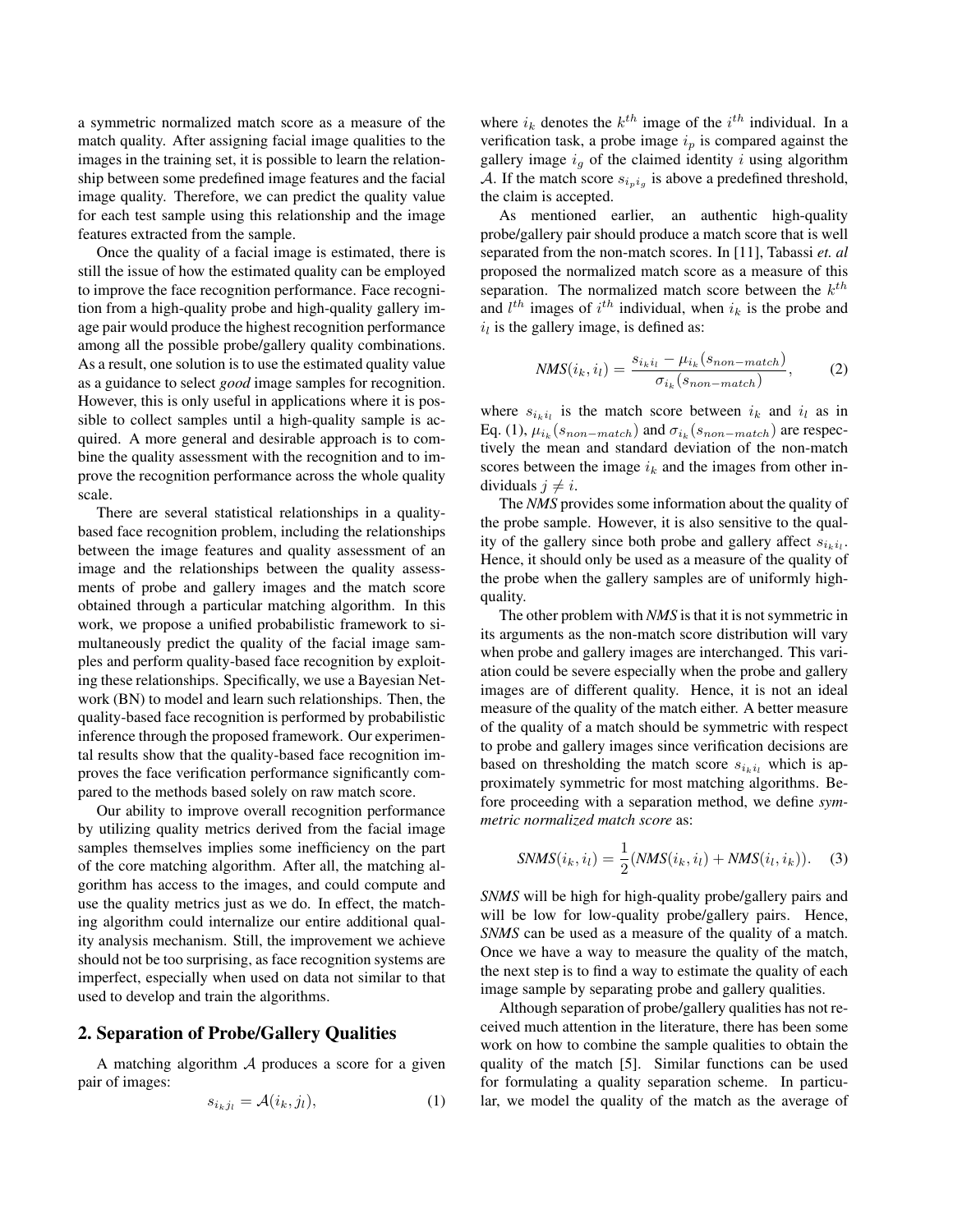probe/gallery qualities; that is:

$$
Q(i_k, i_l) = \frac{q(i_k) + q(i_l)}{2}, \tag{4}
$$

where  $Q(i_k, i_l)$  is the quality of the match and  $q(i_k)$ ,  $q(i_l)$ are qualities of the samples.

A predictive quality measure should estimate the quality of the match which we measure using *SNMS*. Formally, we would like to find the values of the scalar function  $q$  such that

$$
\frac{q(i_k) + q(i_l)}{2} \approx \text{SMMS}(i_k, i_l). \tag{5}
$$

If we have at least three images for each individual in the training dataset, the separation problem can be solved. In particular, by combining all the equations for an individual  $i$ , we obtain the following least squares problem:

$$
Aq_i + \epsilon = y_i, \tag{6}
$$

where

$$
\mathbf{A} = \begin{bmatrix} 0.5 & 0.5 & 0 & 0 & \dots & 0 \\ 0.5 & 0 & 0.5 & 0 & \dots & 0 \\ \vdots & \vdots & \ddots & \vdots & \vdots \\ 0 & \dots & 0 & 0 & 0.5 & 0.5 \end{bmatrix}, \mathbf{q}_i = \begin{bmatrix} q(i_1) \\ \vdots \\ q(i_N) \end{bmatrix}
$$
\n
$$
\boldsymbol{\epsilon} = \begin{bmatrix} \epsilon_1 \\ \vdots \\ \epsilon_T \end{bmatrix}, \mathbf{y}_i = \begin{bmatrix} \text{SNMS}(i_1, i_2) \\ \text{SNMS}(i_1, i_3) \\ \vdots \\ \text{SNMS}(i_{N-1}, i_N) \end{bmatrix}.
$$

Here, A is a  $T \times N$  matrix with two non-zero elements in each row where  $N$  is the number of samples from individual i, and  $T$  is the size of an index set containing the pairs (i.e., the index set has  $T = N(N-1)/2$  elements and every row of **A** corresponds to a different pair of images from the  $i^{th}$ individual). When  $N > 3$ , **A** is full column rank; hence the solution with minimum squared error (i.e., minimum  $||\boldsymbol{\epsilon}||_2^2$ ) is given by  $\mathbf{q}_i = (\mathbf{A}^T \mathbf{A})^{-1} \mathbf{A}^T \mathbf{y}_i$ .

The sample qualities for all the images in the training set can be obtained using this separation scheme. The quality values obtained with this method are continuous variables. If desired, it is possible to quantize these values into several bins to obtain discrete quality values (e.g., high, medium, low). Once we have a quality value assigned to each image in the training dataset, the next step is to develop a methodology that can predict the quality values for the test samples and use these estimated quality values to boost recognition performance.

#### 3. Quality-based Face Recognition Model

In this section, we introduce our probabilistic framework that simultaneously estimates the quality values from predefined image features in the facial images and utilizes the quality values to improve the face recognition decisions.



Figure 1. A graphical model for quality-based face recognition. The shaded nodes are measurement nodes, whose states can be obtained; the unshaded nodes are hidden nodes, whose states are inferred via the model.

## 3.1. Causal Relationships in Quality-based Face Recognition

There are several key elements involved in the qualitybased face recognition problem including *image features*, *image quality* for both probe and gallery images, the matching algorithm, and the *match* or *no-match* status of the probe/gallery image pair. Let  $f_a$  be a feature vector containing some predefined *image features* such as coordinates of a set of facial landmarks, shape coefficients of a statistical facial shape model, and/or appearance coefficients of a statistical appearance model. Let q<sup>g</sup> be an assessment of *image quality*, for a gallery image. Similarly,  $f_p$  and  $q_p$  are the corresponding feature vector and the quality assessment for a probe image, respectively. Let  $s_{qp}$  be the match score for a probe/gallery image pair obtained by some face matching algorithm, and match denote whether the gallery and probe images belong to same individual.

For quality-based face recognition, we model the causal relationships among the six elements defined above (i.e.,  $f<sub>g</sub>$ ,  $f_p$ ,  $q_g$ ,  $q_p$ ,  $s_{gp}$ , and match). First, by assuming that the image quality is affected by the image features, and thus can be directly derived from the image features,  $f<sub>q</sub>$  and  $f_p$  can be regarded as the sole causes to generate  $q_g$  and  $q_p$ , respectively. Second, given a face matching algorithm, the match score  $s_{gp}$  is affected by the image qualities of the gallery and probe images  $(q_q \text{ and } q_p)$  and the state of match (*match*/*no-match*). These relationships can be represented by a graphical model, as shown in Fig. 1. Specifically, we propose to use a Bayesian Network (BN) to model and learn such relationships. A BN is a Directed Acyclic Graph (DAG) that represents a joint probability distribution among a set of variables. In a BN, nodes denote variables and the links among nodes denote the conditional dependency among variables. The dependency is characterized by the conditional probability associated with each node.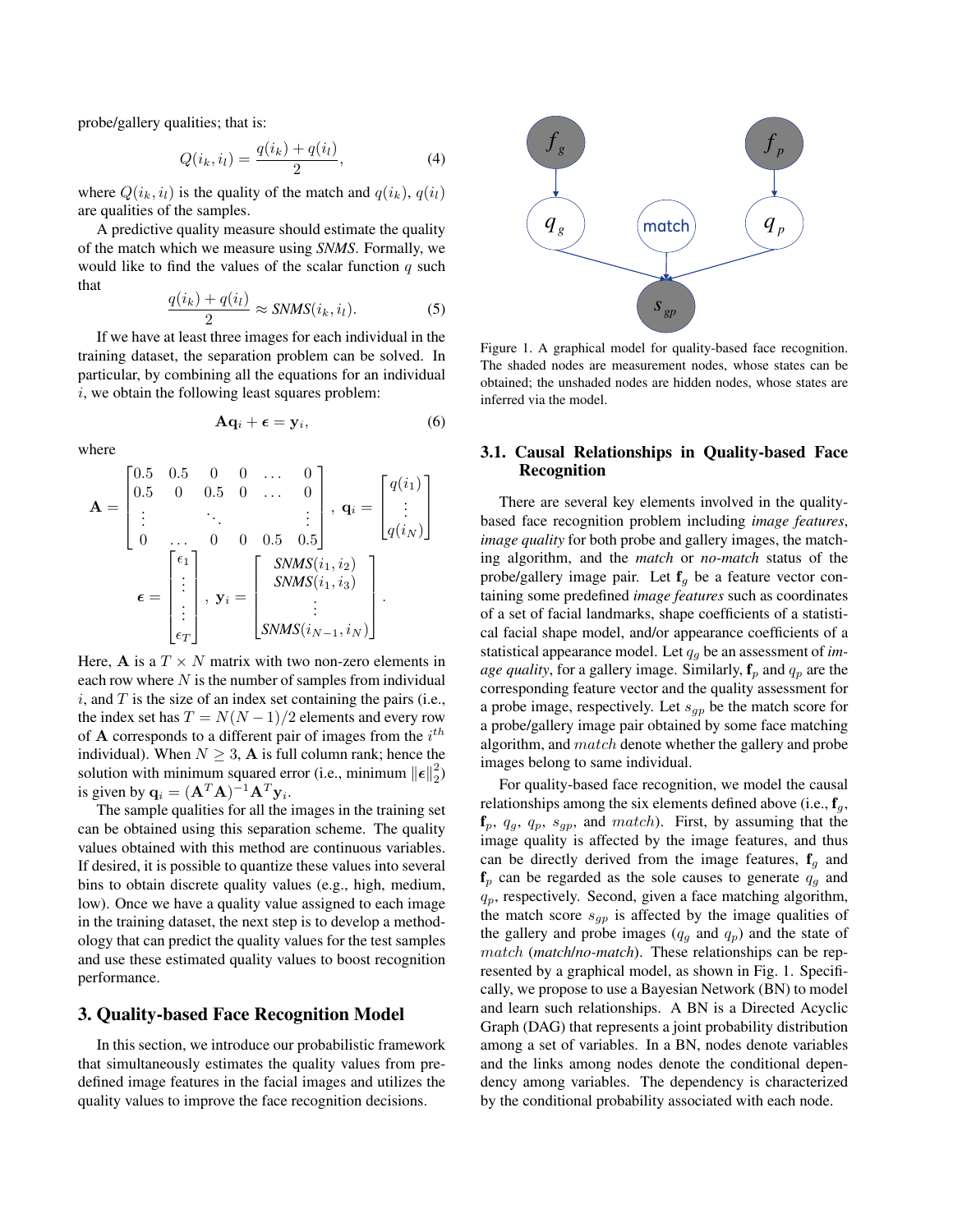As shown in Fig. 1, the direct links between the nodes represent the causal relationships described above. The shaded nodes are measurement nodes like  $f<sub>g</sub>$  and  $f<sub>p</sub>$ , whose states can be obtained directly; and the unshaded nodes like match are hidden nodes, whose states will be estimated.

#### 3.2. Model Parameterizations

Given the model structure shown in Fig. 1, we need to define the states for each node and, then, parameterize the model parameter (the conditional probability) associated with each node.

 $f_q$  is a continuous vector that contains the image features for the gallery image and is parameterized by its prior probability. Here, we assume that  $f<sub>q</sub>$  satisfies a multivariate Gaussian distribution with mean vector  $f<sub>g</sub>$ , covariance matrix  $\Sigma_{fg}$ .  $f_p$  is defined and parameterized similarly for the probe image.

*match* has binary states (*match*  $\in \{0, 1\}$ ) representing *no-match* or *match* status of a probe/gallery pair. It is parameterized by its prior probability  $p(match)$ .

The image quality  $q<sub>q</sub>$  for the gallery image can be defined as a continuous variable or can have discrete states. Given its parent  $f_g$ ,  $q_g$  is parameterized by its conditional probability  $p(q_g|\mathbf{f}_g)$ . If  $q_g$  has continuous states, its Conditional Probability Distribution (CPD) is defined as a Gaussian distribution as follows:

$$
p(q_g|\mathbf{f}_g) = \frac{1}{\sqrt{2\pi}\sigma_g} exp(-\frac{(q_g - \bar{q}_g - W_g \mathbf{f}_g)^2}{2\sigma_g^2}), \quad (7)
$$

where  $W_g$  is a regression matrix that maps  $\mathbf{f}_g$  to  $q_g$  and  $\bar{q}_g$  +  $W_g$ **f**<sub>g</sub> is the mean quality value, and  $\sigma_g$  is the variance.

For  $q_q$  with K possible discrete states, its CPD is defined as a multinomial logit function as follows:

$$
p(q_g = k|\mathbf{f}_g) = \frac{exp(W_{gk}\mathbf{f}_g + b_k)}{\sum_{k=1}^{K} exp(W_{gk}\mathbf{f}_g + b_k)},
$$
(8)

where  $q_g = k$  means  $q_g$  is at its  $k^{th}$  state with  $k \in$  $\{1, ..., K\}$ ;  $W_{gk}$  and  $b_k$  are model parameters that will be learned. Similarly,  $q_p$  is defined and parameterized.

The match score  $s_{gp}$  is a continuous variable. Its CPD  $p(s_{gp}|match, q_g, q_p)$  is assumed to be a Gaussian distribution and defined according to the states of its parents.

#### 3.3. Model Learning

Given the model structure and the definition of the model parameters, we learn the model parameters associated with each node given a set of training data. We can get the image features for each gallery or probe image, and have the groundtruth labels of match/no-match for each probe/gallery image pair in a training image set. Hence, learning the model parameters for  $f_a$ ,  $f_p$ , and match can be performed by Maximum Likelihood Estimation (MLE).

There are two situations with respect to learning the parameters of  $q_g$  and  $q_p$ . On the one hand, suppose we do not have any knowledge of the image quality, and thus cannot obtain the labels of the  $q<sub>q</sub>$  and  $q<sub>p</sub>$  for training. The model parameters  $p(q_g|\mathbf{f}_g)$  and  $p(q_p|\mathbf{f}_p)$  can be estimated by an Expectation-Maximization (EM) algorithm. On the other hand, assuming that we can get the labels for  $q<sub>q</sub>$  and  $q<sub>p</sub>$ through the quality assessment algorithm presented in Section 2,  $p(q_g|\mathbf{f}_g)$  and  $p(q_p|\mathbf{f}_p)$  can be learned by MLE given the training data of  $f_g$ ,  $f_p$ ,  $q_g$ , and  $q_p$ .

Thus, learning the parameters for  $s_{gp}$  is conducted by MLE if  $q_g$  and  $q_p$  have labels in the training data or by EM otherwise.

## 4. Quality-based Face Recognition through Inference

Once the measurement nodes  $(f_q, f_p, \text{ and } s_{qp})$  are observed, we can perform the quality-based recognition through probabilistic inference via the model as shown in Fig. 1. The match or no-match decision can be made by maximizing the joint probability of  $match, q_q$ , and  $q_p$  given the measurements of image features of gallery and probe images ( $f_q$  and  $f_p$ ), and the match score ( $s_{qp}$ ) as follows:

$$
match, q_g, q_p = \underset{match, q_g, q_p}{\text{argmax}} p(match, q_g, q_p | \mathbf{f}_g, \mathbf{f}_p, s_{gp})
$$
\n(9)

Based on the conditional independency encoded in the BN,  $p(match, q_g, q_p | \mathbf{f}_g, \mathbf{f}_p, s_{gp})$  can be factorized as follows:

$$
p(match, q_g, q_p | \mathbf{f}_g, \mathbf{f}_p, s_{gp}) = c \times p(\mathbf{f}_g) \times p(q_g | \mathbf{f}_g) \times p(\mathbf{f}_p)
$$
  
 
$$
\times p(q_p | \mathbf{f}_p) \times p(match) \times p(s_{gp} | q_g, q_p, match),
$$
  
(10)

where  $c$  is a normalization factor. The factorized probabilities in Eq. (10) are the conditional probabilities that are learned as discussed in the previous section. In this work, we use the Bayes Net Toolbox for Matlab [6] by Murphy to implement the BN inference.

### 5. Experimental Results

#### 5.1. Experiment Setup

We use the IMM Face Database [8] to test the proposed quality-based face recognition algorithm. This database consists of 40 different subjects each of which has 6 images. The image categories are: (i) neutral, (ii) smile, (iii) 30 degree left, (iv) 30 degree right, (v) spotlight on left, and vi) arbitrary expression. Fig. 2 shows some example images of a subject in the IMM Face Database. We use a commercial face recognition product, FaceIt $(\overline{R})$ , from Identix<sup>2</sup> to obtain the measurements of match scores for facial image pairs.

<sup>2</sup>http://www.l1id.com/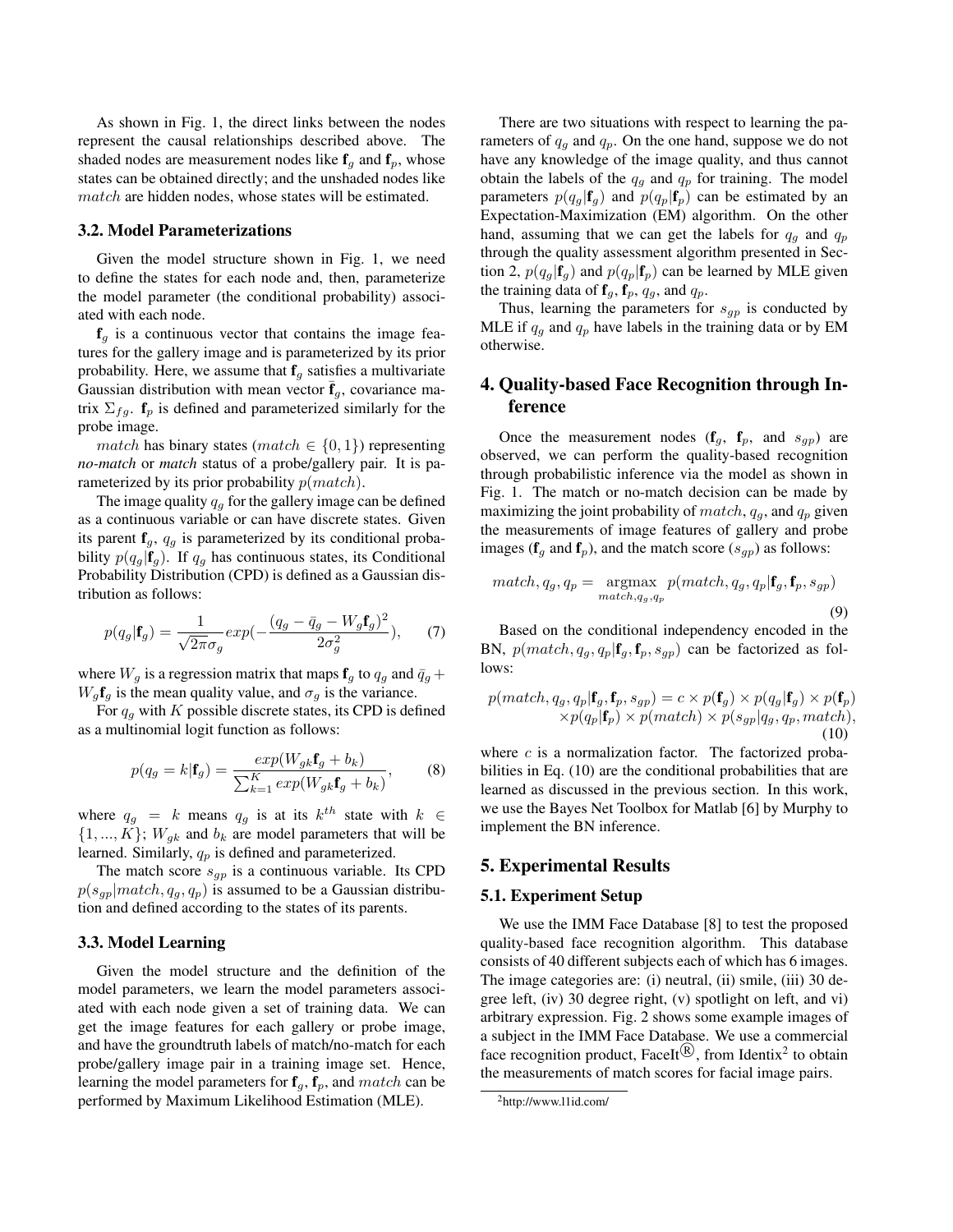

Figure 2. Sample images for a subject in the IMM Face Database with the mesh connecting facial landmarks superimposed.

In our experiments, unless stated otherwise, the shape coefficient of a Point Distribution Model (PDM) [3] is used as the feature representation of an image. To be specific, for the  $i^{th}$  image in the dataset, its shape coefficient  $f_i$  is computed as follows:

$$
\mathbf{f}_i = \mathbf{P}^T (\mathbf{x}_i - \bar{\mathbf{x}}), \tag{11}
$$

where the 66-dimensional vector  $x_i$  is a concatenation of the x and y coordinates of 33 facial landmarks around the facial features, such as eyes, eyebrows, nose, mouth, and face contour shown as vertices of facial mesh in Fig. 2.  $\bar{x}$ and P are the mean and shape basis of PDM representing the major facial shape variations. They are trained using multi-view facial images of the FERET database [9] where the number of the shape basis is determined such as 90% energy of shape deformations is preserved. For 2D images, the shape coefficient  $f_i$  encodes the shape deformations due to identity, facial pose and expression variations. Since our focus is on evaluating the quality-based recognition model, we provide manually labeled facial landmarks  $(x_i)$  for each image in the experiments.

### 5.2. Quality Assessment via Probe/Gallery Quality Separation

In this section, we demonstrate how our quality assessment scheme works. Each image in the IMM Face Database is assigned a quality value by using our separation scheme. Fig. 3 shows the histogram of the obtained quality values together with estimated Gaussian distributions of the quality values within different image categories. These results show that the separation scheme is capable of capturing the quality variations among the training data.

### 5.3. Evaluation of the Quality-based Face Recognition Algorithm

In the experiments, we compare four methods for making face recognition decisions. The first one is simply face recognition based on the raw match score. The other three are based on the quality-based face recognition decision



Figure 3. Results of quality separation. Histogram shows distribution of quality values among different image types. For each image category a Gaussian distribution with mean and standard deviation equal to those of the quality distribution of that category is superimposed on the histogram.

| Method                               | <b>EER</b> |
|--------------------------------------|------------|
| Raw Match Score                      | 0.139      |
| <b>Unsupervised Discrete Quality</b> | 0.118      |
| Supervised Continuous Quality        | 0.107      |
| <b>Supervised Discrete Quality</b>   | 0.103      |

Table 1. Equal Error Rates (ERR) for the four face recognition methods.

algorithm proposed in this work. In the second method,  $q<sub>q</sub>$  and  $q<sub>p</sub>$  have three discrete states and are learned without training data of quality values (i.e.,  $q_g$  and  $q_p$ ). In the third method,  $q_g$  and  $q_p$  have continuous states and are learned using training data obtained by our quality separation scheme. For the fourth method,  $q<sub>q</sub>$  and  $q<sub>p</sub>$  have discrete states and are learned using training data obtained by discretizing the results of our quality separation scheme into three bins. The leave-one-subject-out cross-validation methodology is used to evaluate the proposed quality-based face recognition algorithm. Each time, we use all the probe/gallery image pairs in the database to train the model except that we leave out the probe/gallery image pairs containing the images of one subject for testing, such that the subjects in the training and testing sets are exclusive.

Fig. 4 shows the overlaid ROC curves for all four methods. The Equal Error Rate (EER) for each method is given in Table 1. From Fig. 4 and Table 1, we can see that all the quality-based face recognition methods perform better than the method based solely on the raw match score. That demonstrates the effectiveness of the proposed qualitybased face recognition model. The fourth method achieves the best verification performance, which implies that the quality metrics based on the symmetric normalized match score is effective for image quality assessment.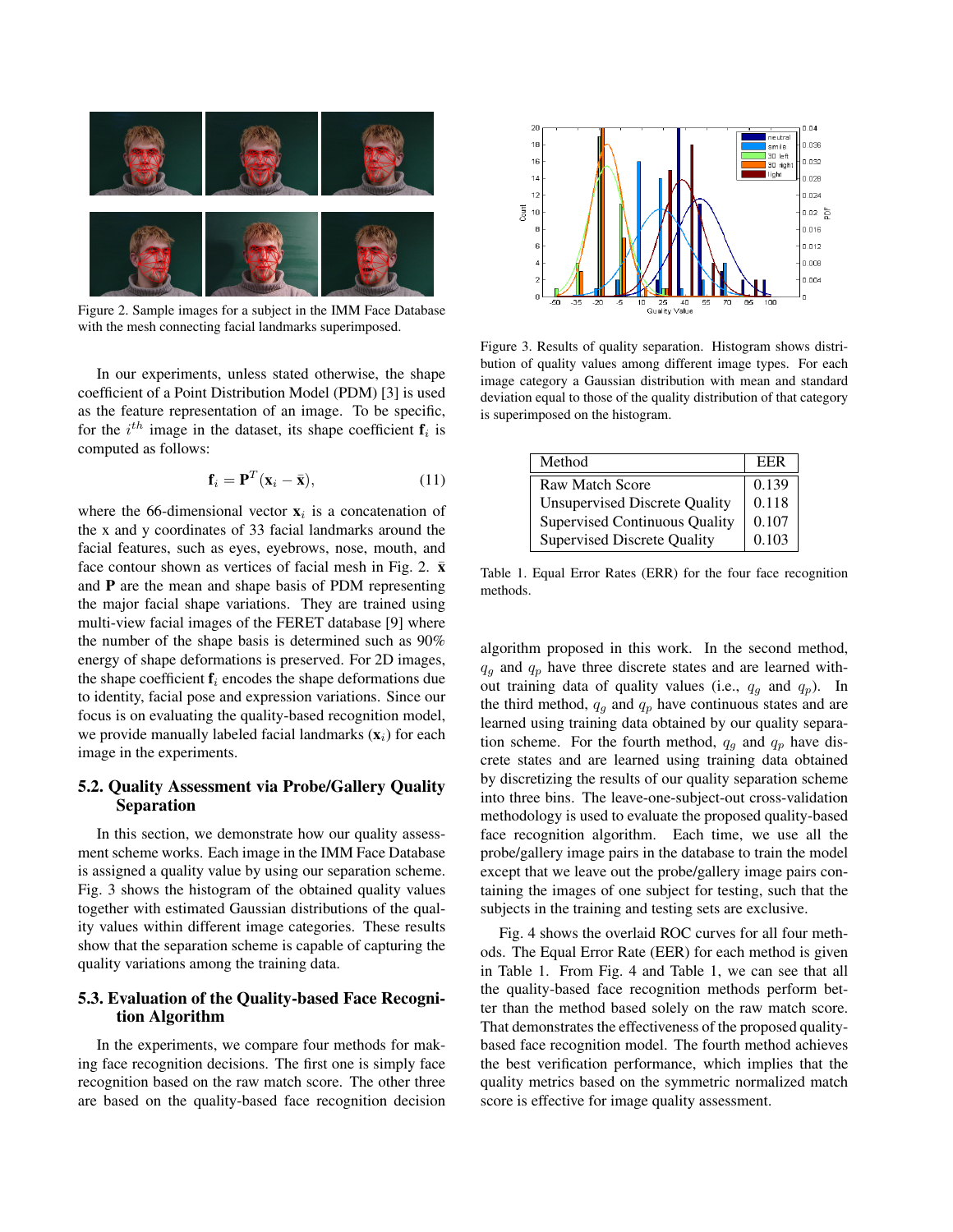

Figure 4. (a) Verification ROC curves for each method. The x-axis represents the False Matching Rate (FMR), and the y-axis represents the true matching rate (1-FNMR). (b) Zoomed version of (a), showing statistically significant performance improvement of method four over method one. On (b) error bars indicate 95% confidence intervals in the FNMR (False Non-Match Rate) estimate.

### 5.4. Study on the Relationship between Image Quality and Verification Performance

We also study the relationship between the estimated image quality and verification performance. For this purpose, the results of the fourth method are used. Besides estimating the state of match, we obtain the states of  $q_g$  and  $q_p$  through the probabilistic inference as described in Section 4. Based on the estimated  $q_g$  and  $q_p$ , we determine the verification ROC curves according to each combination of probe/gallery image quality levels as shown in Fig. 5.

It is clear that high-quality probe/gallery image pairs achieve superior performance, which indicates that our face quality assessment method is predictive of the recognition performance as desired. Therefore, the estimated facial image quality can also be used as a guidance to automatically select *good* samples for face recognition.

### 5.5. Quality-based Face Recognition Using Appearance-based Image Features

We also evaluate the quality-based face recognition algorithm using different types of quality related features. Specifically, we use the appearance coefficient of an Active Appearance Model (AAM) [4], which models the variations of image intensities enclosed in a warped face region. For the  $i^{th}$  image in the dataset, its appearance coefficient  $f_i$  is computed as follows:

$$
\mathbf{f}_i = \mathbf{P}_I^T (\mathbf{I}_i - \bar{\mathbf{I}}), \tag{12}
$$

where  $I_i$  is the image intensity vector obtained by warping the  $i^{th}$  image to a common face region through a global

affine transform<sup>3</sup>.  $\bar{I}$  and  $P_I$  are the mean and appearance basis of AAM representing the major appearance variations modes.  $\bar{I}$  and  $P_I$  are trained from facial images in the FERET database [9] where the basis dimensionality is selected such that 50% of the energy of the appearance variations is preserved.

For model training, we use the discretized quality values based on symmetric normalized match scores as discrete image qualities for probe and gallery images and again perform leave-one-subject-out cross-validation. Fig. 6 shows the verification ROC of quality-based face recognition using the appearance-based image features. We can see that a similar verification performance (EER is 0.102) is achieved by using appearance-based image features compared to that of shape-based image features. That implies that the face pose and expression variations, which cause the changes in both facial appearance and facial shape, are the major factors to affect image quality and verification performance.

## 6. Conclusions and Future Work

In this work, we have developed a unified probabilistic framework for quality-based face recognition decisions, where the quality assessments of facial images are integrated into face recognition in a principled way. The experiments demonstrated that the proposed algorithm significantly improves face recognition performance over a wide range of facial image quality.

We should note that the proposed quality-based recognition framework is not restricted to face recognition and can

<sup>&</sup>lt;sup>3</sup>In this work, the global affine transformation matrix is obtained based on the eye positions and the lowest point of chin on each facial image by using a face and eye detector.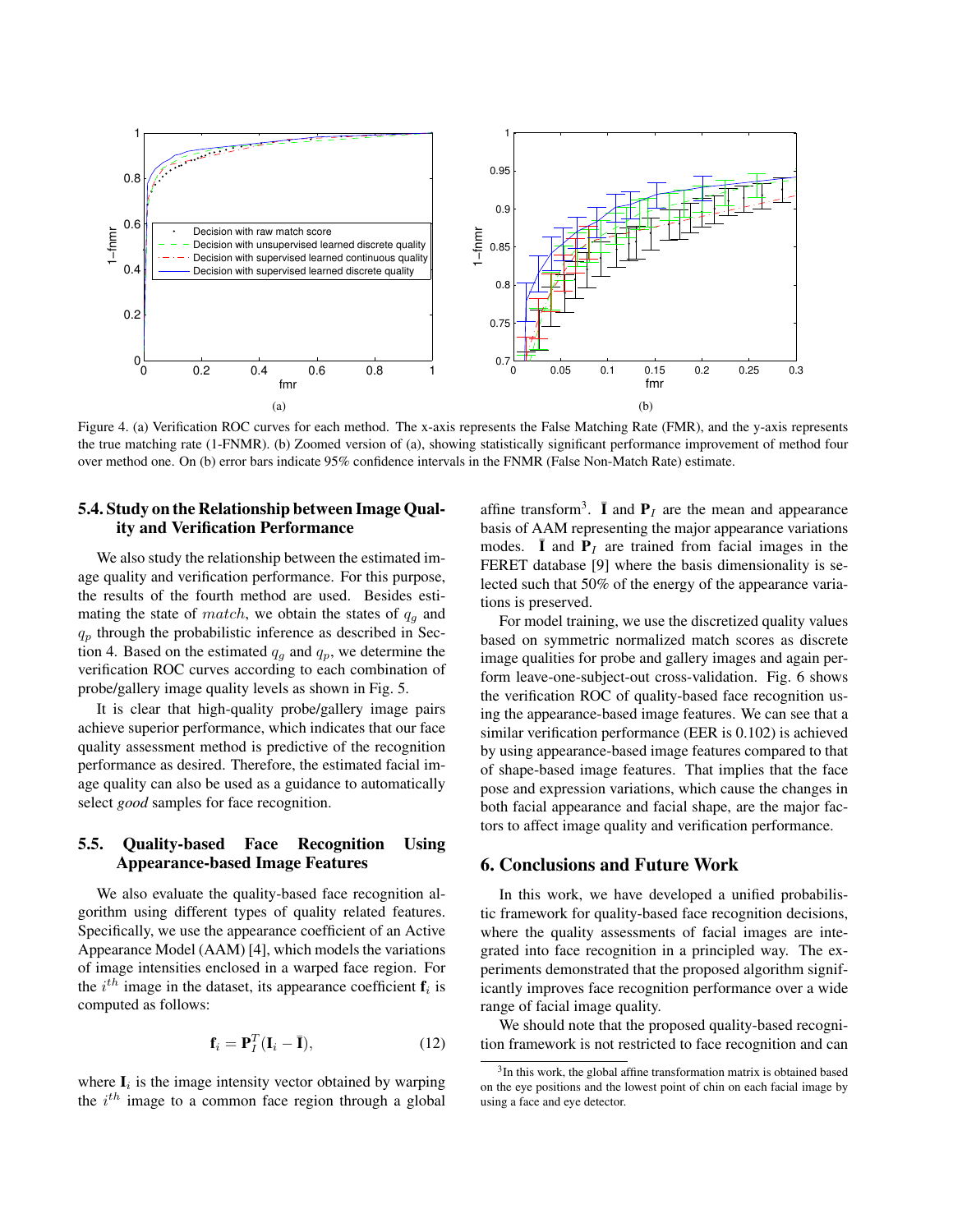

Figure 5. ROCs of quality-based face recognition results according to different probe/gallery image quality combinations. The fourth method is used in this study. For each figure, error bars indicate 95% confidence intervals; FMR represents false match rate; and FNMR represents false non-match rate.

be generalized to other biometric modalities by employing the appropriate quality-related features. Next, we intend to extend the framework to quality-based multi-modal biometrics fusion by introducing and modeling the relationships among multiple modalities.

One of the open questions is the robustness of quality separation and MLE (EM) model learning schemes to the size of the training set. For example, although continuous quality values used in the third method in Section 5.3 are expected to carry more information than the discrete values used in the fourth method, the performance of the fourth method is better. This might be due to the fact that the discrete case is more robust to the error in the quality separation process. Also, limited number of training data might have caused overfitting and poor estimates in MLE for the continuous case. A sensitivity analysis in this regard is subject to further research.

### References

- [1] F. Alonso-Fernandez, J. Fierrez, J. Ortega-Garcia, J. Gonzalez-Rodriguez, H. Fronthaler, K. Kollreider, and J. Bigun. A comparative study of fingerprint image-quality estimation methods. *IEEE Transactions on Information Forensics and Security*, 2(4):734–743, 2007.
- [2] M. T. Chan, R. Brown, and W. Turner. Incorporating quality metrics in multimodal biometric fusion. In *IEEE Computer Society Workshop on Biometrics (in association with CVPR 2006)*, 2006.
- [3] T. Cootes, D. Cooper, C. Taylor, and J. Graham. A trainable method of parametric shape description. In *2nd British*